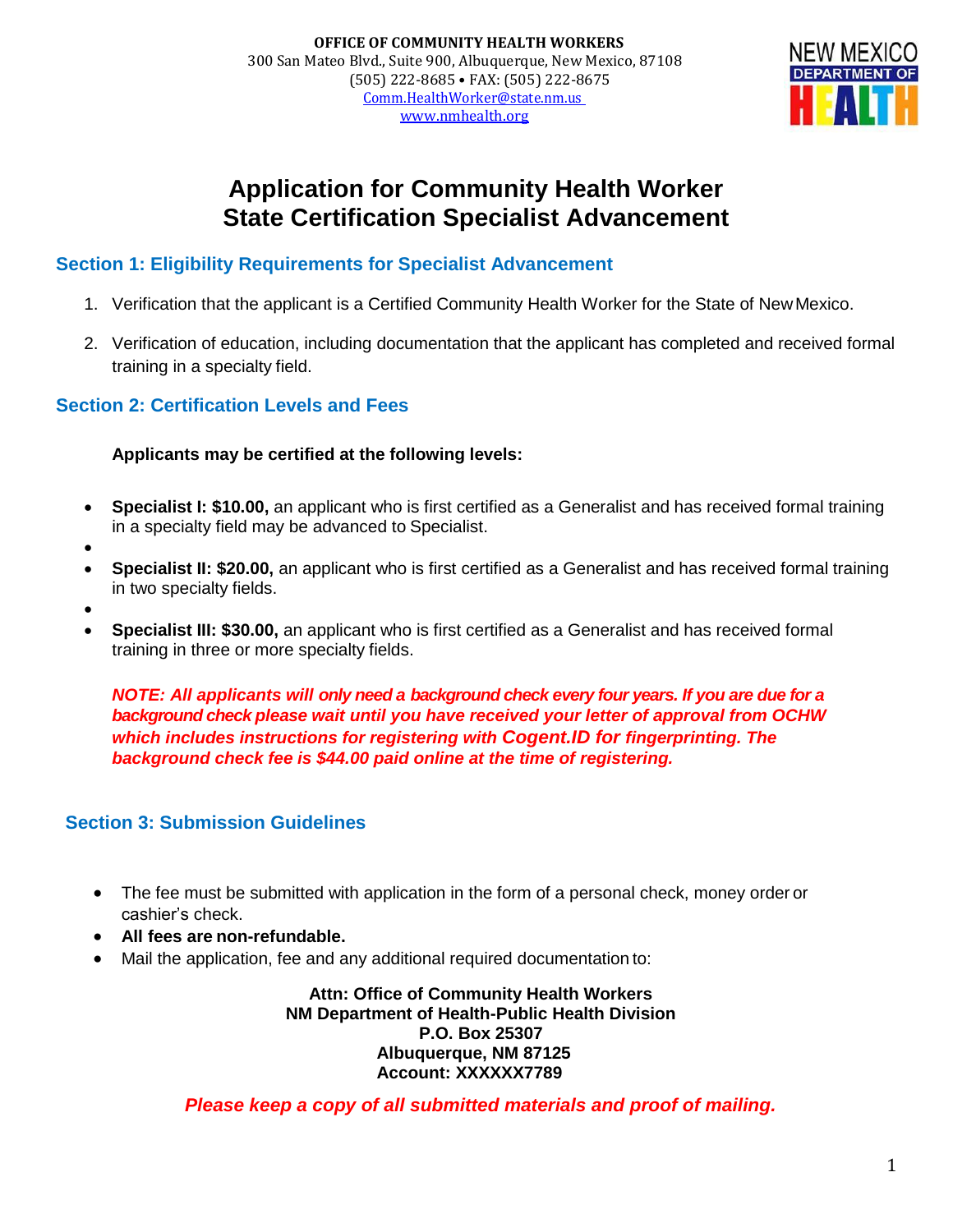

#### **Section 4: Review Process**

**Timeline:** The Department of Health (DOH), Office of Community Health Workers, (OCHW) will inform you when your Specialty Track Advancement application is approved or disapproved (with an explanation) no later than 30 days from receipt by the OCHW. If your application is approved, you might be required to complete a background check, if it has been more than 4 years since your last one. The results of the background check are confidential, and are the final determining factors in becoming certified by the State of New Mexico.

**DISAPPROVAL OF APPLICATION: YOUR APPLICATION FOR CERTIFICATION MAY BE DISAPPROVED IF IT IS INCOMPLETE OR IF YOU DO NOT MEET THE REQUIREMENTS FOR CERTIFICATION LISTED IN THE RULES. IF YOUR APPLICATION IS DISAPPROVED, YOU WILL RECEIVE AN EXPLANATION, AND INSTRUCTIONS ON RESUBMISSION.**

**Renewal of Certification:** Upon completion and approval of the application process, you will be sent a new certificate to include your specialty track information with a new number. Your certification date will not change and it will expire two years from the date that is was issued. You must complete 30 hours of continuing education units (CEUs) within the two years to be eligible for recertification.

Please send any changes in your address and contact information to DOH/OCHW to ensure that you receive a renewal reminder and CEU opportunities. You may contact us at the phone number or email address listed below.

**Contact Information:** For questions or more information, please contact program staff at [Comm.HealthWorker@state.nm.us o](mailto:Comm.HealthWorker@state.nm.us)r at (505) 841-5849-Susan Aranda or (505) 222.8685- Carol Hanson. For a copy of the rules and regulations, and other information about certification, please visit the Office of Community Health Workers website at<http://nmhealth.org/go/ochw/>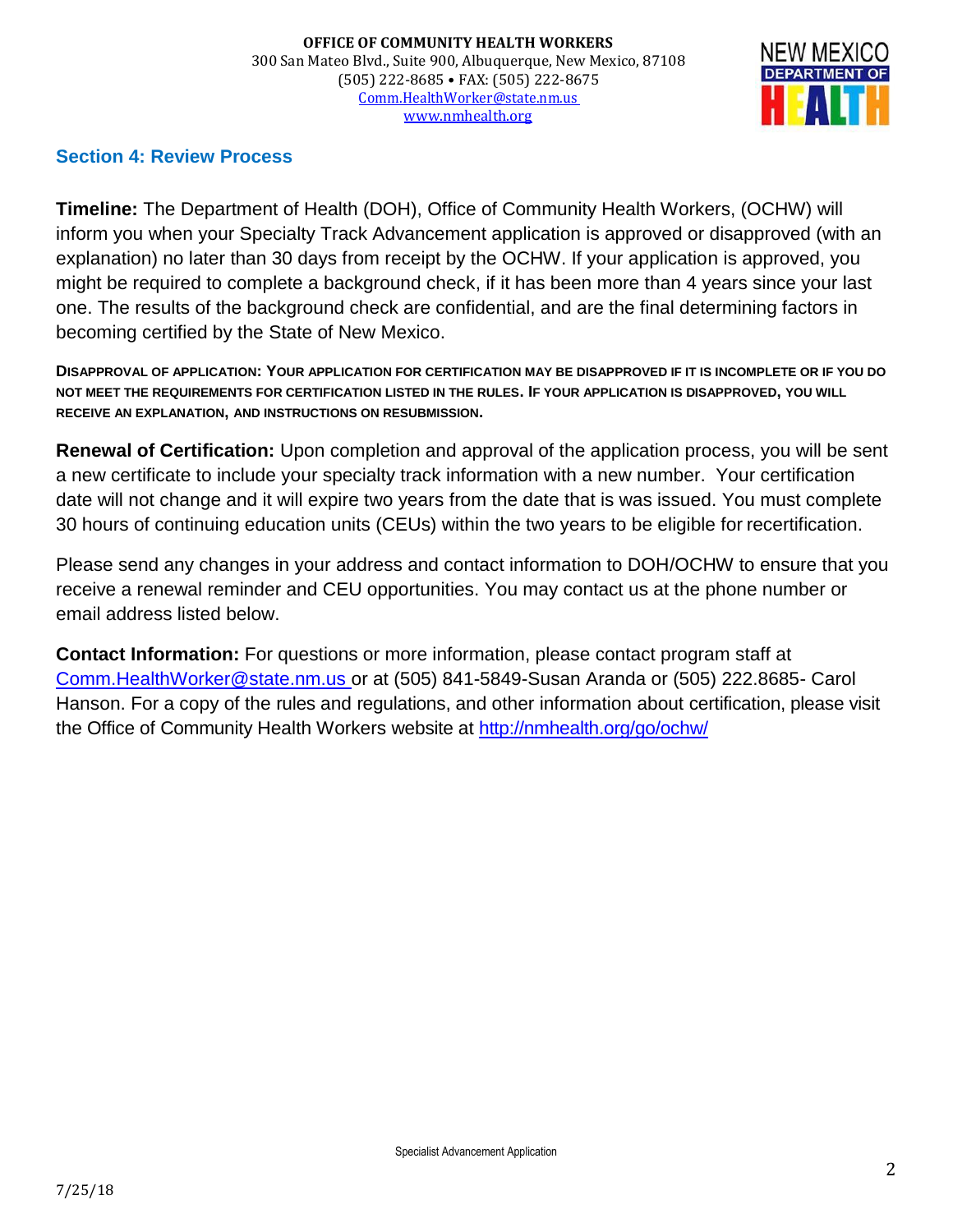

# **Applicant Information**

| Name:<br>(First)                                 | (Middle)                                       |                  |                                                       | (Last)                                                                    | DOB: |
|--------------------------------------------------|------------------------------------------------|------------------|-------------------------------------------------------|---------------------------------------------------------------------------|------|
| <b>Permanent Address:</b>                        |                                                |                  |                                                       |                                                                           |      |
| Home Telephone:                                  |                                                | Cell:            |                                                       | E-Mail Address:                                                           |      |
| Language(s) Used:<br>English<br>Spanish<br>Other | □ Speak<br>$\Box$ Speak $\Box$ Read<br>□ Speak | □ Read<br>□ Read | Write<br>$\Box$<br>Write<br>$\Box$<br>Write<br>$\Box$ | Preferred language<br>$\Box$ English<br>$\square$ Spanish<br>$\Box$ Other |      |

## **Previous Education and Training**

| <b>Agency or School</b>                                                                                                                                                                                                                                                                            | <b>Address</b> | <b>Years</b><br><b>Completed</b> | <b>Degree</b><br>or<br><b>Diploma</b> | <b>Major</b> |  |  |
|----------------------------------------------------------------------------------------------------------------------------------------------------------------------------------------------------------------------------------------------------------------------------------------------------|----------------|----------------------------------|---------------------------------------|--------------|--|--|
|                                                                                                                                                                                                                                                                                                    |                |                                  |                                       |              |  |  |
|                                                                                                                                                                                                                                                                                                    |                |                                  |                                       |              |  |  |
|                                                                                                                                                                                                                                                                                                    |                |                                  |                                       |              |  |  |
|                                                                                                                                                                                                                                                                                                    |                |                                  |                                       |              |  |  |
| <b>Certification, Licensure, or Specialty Training</b><br>Please list any additional certificates, licenses or specialty training here                                                                                                                                                             |                |                                  |                                       |              |  |  |
| For applicants who possess additional Licenses or Certifications<br>If you currently hold a certificate or license in another professional field, have you ever been subject<br>to disciplinary action against your certificate or license?<br>No <sub>___</sub> ___Yes<br>If yes, please explain: |                |                                  |                                       |              |  |  |
| If you're applying for certification through DOH-Approved Core Competency Training                                                                                                                                                                                                                 |                |                                  |                                       |              |  |  |

*List ALL practical (hands on) CHW experience and formal training*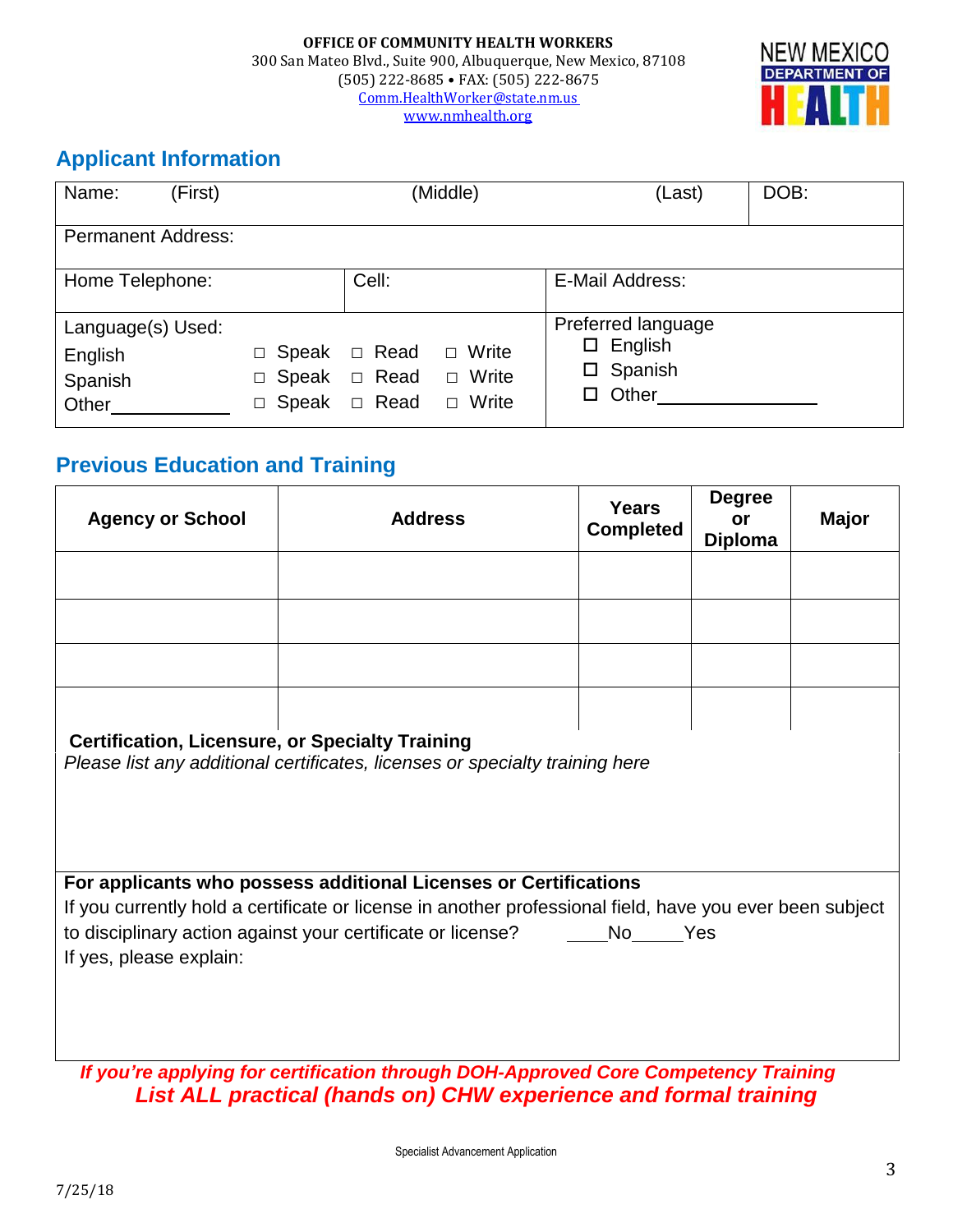

# **Verification of Specialties**

### **Specialist I: Please provide proof of specialty training**

If you have completed specialty training in any specialty field, and meet the criteria you may apply to be certified as a Specialist I. Please complete the table below and attach certificates of training.

| <b>Specialty Training</b> | <b>Hours</b><br><b>Completed</b> | <b>Name of Training</b> | <b>Location or Trainer</b> | Date<br><b>Completed</b> |
|---------------------------|----------------------------------|-------------------------|----------------------------|--------------------------|
|                           |                                  |                         |                            |                          |

### **Specialist II: Please provide proof of specialty training**

If you have completed specialty training in any two specialty fields, and meet the criteria you may apply to be certified as a Specialist II. Please complete the table below and attach certificates of training.

| <b>Specialty Training</b> | <b>Hours</b><br>Completed | <b>Name of Training</b> | <b>Location or Trainer</b> | Date<br><b>Completed</b> |
|---------------------------|---------------------------|-------------------------|----------------------------|--------------------------|
|                           |                           |                         |                            |                          |

### **Specialist III: Please provide proof of specialty training**

If you have completed specialty training in any three or more specialty fields, and meet the criteria you may apply to be certified as a Specialist III. OCHW will only acknowledge the first three specialties listed. Please complete the table below and attach certificates of training.

| <b>Specialty Training</b> | <b>Hours</b><br>Completed | <b>Name of Training</b> | <b>Location or Trainer</b> | Date<br><b>Completed</b> |
|---------------------------|---------------------------|-------------------------|----------------------------|--------------------------|
|                           |                           |                         |                            |                          |